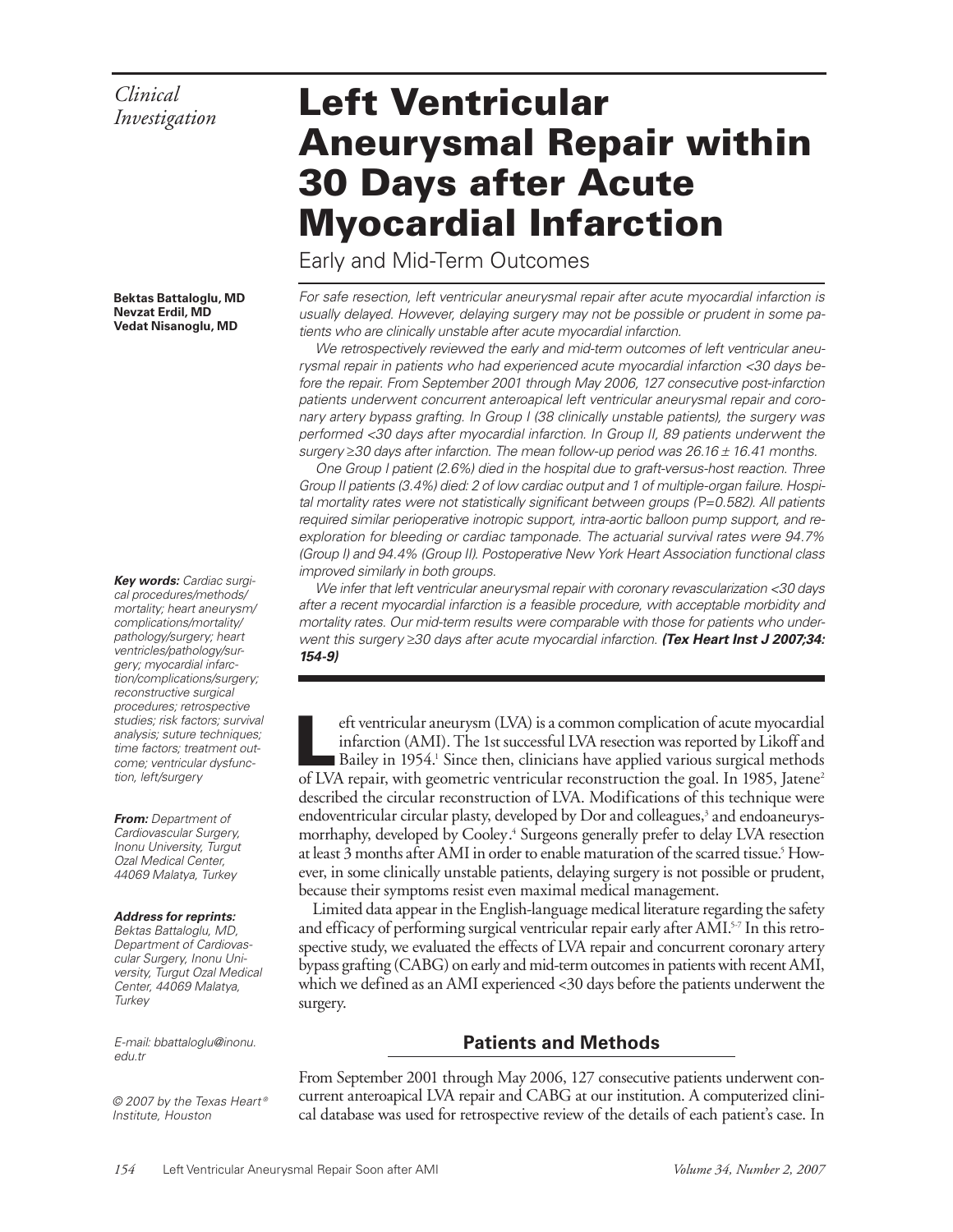38 patients (29.9%) who had presented with clinical instability after AMI, the surgery had been performed <30 days after the AMI (Group I). The other 89 patients (70.1%) had undergone the surgery ≥30 days after AMI (Group II). Preoperative coronary angiography was performed in all patients. The diagnosis of LVA was made on the basis of left ventricular (LV) angiographic appearance and was then confirmed intraoperatively. Indications for surgery were angina pectoris, heart failure, cardiogenic shock, or a combination of these. Surgery was elective in all but 1 patient.

 Table I shows the preoperative data and clinical characteristics of both groups of patients. The mean age and sex distributions were similar in both groups. Significantly fewer Group I patients were smokers than were Group II patients (44.5% vs 66.3%, respectively; *P*=0.023). There was no significant difference in the incidence of diabetes, hypertension, obesity (body mass index, ≥30 kg/m2 ), chronic obstructive pulmonary disease, hyperlipidemia, cerebrovascular accidents, carotid artery disease, or renal dysfunction, or in the percentage of patients who had previously undergone percutaneous transluminal coronary angioplasty. The extent of coronary artery disease, and the LV ejection fraction and LV end-diastolic pressure, were similar in both groups. Significantly fewer Group I patients had stable angina (57.8% vs 79.8%; *P*= 0.016), but significantly more had unstable angina (36.8% vs 14.6%; *P*=0.008), and significantly more were in New York Heart Association (NYHA) functional classes III and IV (65.7% vs 54%; *P*=0.048). Two Group I and no Group II patients had left main coronary artery disease (*P*=0.029).

| TABLE I. Preoperative Data and Clinical Characteristics of Both Patient Groups |  |
|--------------------------------------------------------------------------------|--|
|--------------------------------------------------------------------------------|--|

|                                                                                                                                                                        | Group I<br>$(AMI < 30$ Days)                                               | <b>Group 2</b><br>$(AMI \geq 30$ Days)                                                |                                                                |
|------------------------------------------------------------------------------------------------------------------------------------------------------------------------|----------------------------------------------------------------------------|---------------------------------------------------------------------------------------|----------------------------------------------------------------|
|                                                                                                                                                                        | No. (%)                                                                    | No. (%)                                                                               | P Value                                                        |
| Number of patients                                                                                                                                                     | 38                                                                         | 89                                                                                    |                                                                |
| Mean age (yr)                                                                                                                                                          | $59.9 \pm 8.8$                                                             | $61.6 \pm 10.7$                                                                       | 0.393                                                          |
| Female                                                                                                                                                                 | 10(26.3)                                                                   | 19(21.3)                                                                              | 0.541                                                          |
| <b>Risk Factors</b><br>Smoking history<br>Diabetes mellitus<br>Hypertension<br>Obesity (BMI, $\geq$ 30 kg/m <sup>2</sup> )<br>COPD<br>Hyperlipidemia<br>Family history | 17(44.5)<br>9(23.7)<br>9(23.7)<br>5(13.2)<br>3(7.9)<br>15(39.5)<br>9(23.7) | 59 (66.3)<br>18 (20.2)<br>23 (25.8)<br>11(12.4)<br>18 (20.2)<br>24 (27.0)<br>18(20.2) | $0.023*$<br>0.663<br>0.798<br>0.798<br>0.087<br>0.162<br>0.663 |
| <b>Clinical Status</b><br>Stable angina<br>Unstable angina<br>NYHA functional class III-IV<br>Cardiogenic shock                                                        | 22 (57.8)<br>14 (36.8)<br>25(65.7)<br>1(2.6)                               | 71 (79.8)<br>13(14.6)<br>48 (54.0)                                                    | $0.016*$<br>$0.008*$<br>$0.048*$<br>0.299                      |
| <b>Extent of Coronary Artery Disease</b><br>1-vessel<br>2-vessel<br>3-vessel<br>Left main coronary artery                                                              | 7(18.4)<br>15(39.5)<br>16(42.1)<br>2(5.3)                                  | 26 (29.2)<br>30(33.7)<br>33(37.1)<br>$\overline{\phantom{0}}$                         | 0.204<br>0.534<br>0.594<br>$0.029*$                            |
| Previous PTCA                                                                                                                                                          | 4(10.5)                                                                    | 4(4.5)                                                                                | 0.200                                                          |
| Cerebrovascular accident                                                                                                                                               |                                                                            | 2(2.2)                                                                                | 0.352                                                          |
| Renal dysfunction                                                                                                                                                      | 1(2.6)                                                                     | 3<br>(3.4)                                                                            | 0.827                                                          |
| Carotid stenosis > 30%                                                                                                                                                 | 6(15.8)                                                                    | 18(20.2)                                                                              | 0.559                                                          |
| Mean LV ejection fraction                                                                                                                                              | $0.38 \pm 0.07$                                                            | $0.40 \pm 0.09$                                                                       | 0.144                                                          |
| Mean LVEDP                                                                                                                                                             | $19 \pm 6.6$                                                               | $18.4 \pm 6.2$                                                                        | 0.622                                                          |

\*Statistically significant

Means are expressed as mean ± SD.

 $AMI =$  acute myocardial infarction;  $BMI =$  body mass index;  $COPD =$  chronic obstructive pulmonary disease;  $LV =$  left ventricular; LVEDP = left ventricular end-diastolic pressure; NYHA = New York Heart Association; PTCA = percutaneous transluminal coronary angioplasty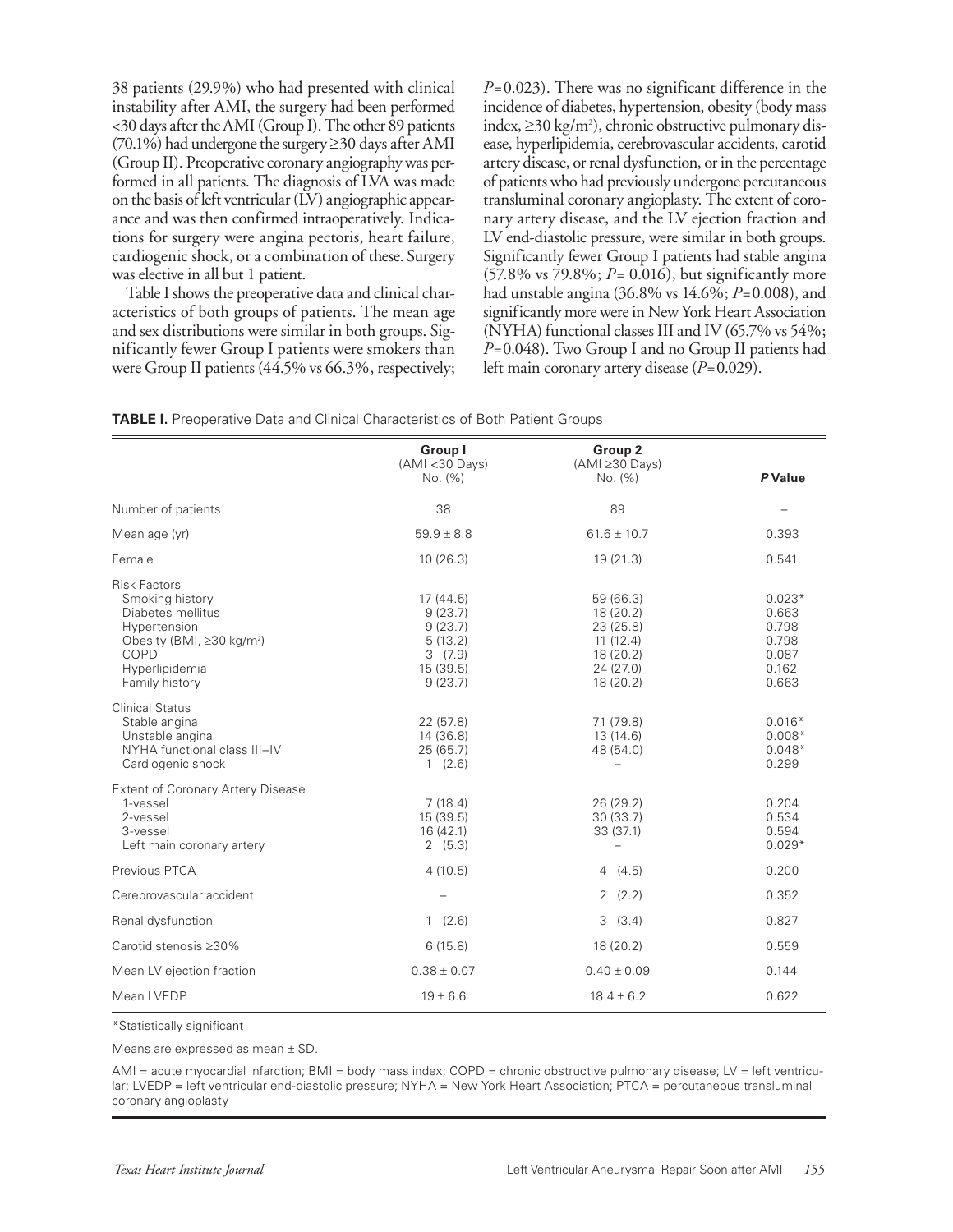Patients who underwent combined procedures that did not include CABG were excluded from the study.

#### **Surgical Technique**

Linear repair was performed in 21 Group I patients (55.3%), and patch endoaneurysmorrhaphy was performed in 17 (44.7%). In Group II, there were 52 linear repairs and 37 endoaneurysmorrhaphies (58.4% and 41.6%, respectively).

 The standard surgical approach included general anesthesia and conventional median sternotomy. A membrane oxygenator was used for cardiopulmonary bypass (CPB). The patients were cooled to 28 to 32 °C and kept at that temperature during CPB. After the institution of CPB, the shape of the LV cavity was carefully inspected, and the diagnosis of LVA was confirmed visually. A retrograde-cardioplegia catheter was introduced under partial venous occlusion after aortic cross-clamping. For myocardial preservation, cold-blood cardioplegic solution (ratio of blood to crystalloid cardioplegic solution, 4:1) was administered at 10 °C via the MYOtherm  $XP^*$ Cardioplegia Delivery System (Medtronic, Inc.; Minneapolis, Minn). After 500 mL of the solution was infused in antegrade fashion, the same volume was infused retrograde via the coronary sinus until cardiac arrest was established. Subsequently, retrograde cold-blood cardioplegic solution was administered every 20 minutes.

 In the Group I patients, it was observed that intraventricular thrombi did not usually adhere to the aneurysmal walls. Therefore, the surgeons avoided manipulating the LV before applying the aortic cross-clamp, and the retrograde-cardioplegia catheter was introduced after cross-clamping in order to prevent embolic events that could arise from thrombi dislodged from the LV during catheter insertion.

#### **Ventricular Repair**

Ventricular repair was performed first. The ventricle was opened parallel to the left anterior descending coronary artery at the center of the scarred myocardium, and any clots were carefully removed. The junction (border zone) between the scarred and the viable endocardium was identified. (Of note: determining the location of a border zone can be difficult in patients who have recently experienced an AMI, such as those within our Group I. Following the definition of the thinned and friable ventricular wall is useful as a guideline.)

*Linear Repair in Group II Patients.* To approximate the free edges of the LV for linear repair, our surgeons used mattress sutures that were reinforced on either side with Teflon felt strips. They completed the repair by adding a 2nd layer of over-and-over suture.

*Linear Repair in Group I Patients.* The Group I patients were treated in the same fashion as the Group II patients, except that to prevent tearing of the unscarred and friable myocardial tissue, our surgeons placed an additional Teflon strip over the free edges of the LV before suturing the 2nd layer.

*Endoaneurysmorrhaphy in Group II Patients.* Using a running 2-0 polypropylene suture, our surgeons sutured an oval Teflon felt patch (diameter, 2–2.5 cm) at the border zone, then excised the excess aneurysmal wall and brought the edges of the LV over the patch by the use of a running suture.

*Endoaneurysmorrhaphy in Group I Patients.* A larger oval Teflon patch (diameter, 2.5–3 cm) was implanted with separate, interrupted U stitches, each reinforced with Teflon strips. These stitches were placed in sequence through the patch, the ventricular wall, and the Teflon strips, with the strips outside the wall. The ventriculotomy edges were then approximated with a continuous suture that was reinforced with an additional Teflon strip, as in the linear repair in the Group I patients.

#### **Coronary Artery Bypass Grafting**

After the LVA repair, the distal and proximal anastomoses were performed during the same period of aortic cross-clamping. In all but 2 patients, the left internal thoracic artery was used to revascularize the left anterior descending coronary artery. Before the removal of the cross-clamp, 500 mL of terminal warm-blood (hot shot) cardioplegic solution was administered. The patients were warmed to a core temperature of 36 °C before being weaned from CPB.

#### **Follow-Up**

Echocardiography was performed on all patients within the 1st postoperative month. Subsequent follow-up data were obtained from hospital records and from telephone contact with the patients or their referring physicians. Follow-up was possible with 116 of the 127 patients  $(91.1\%)$ .

#### **Statistical Analysis**

Statistical analysis was performed using SPSS for Windows, version 10.0 (SPSS Inc.; Chicago, Ill). The data for patient characteristics and outcomes were expressed either as percentages or as mean  $\pm$  SD. Continuous variables were compared by the use of a 2-tailed *t* test (paired or unpaired, as was appropriate). Estimated actuarial survival curves were constructed using the Kaplan-Meier method (confidence limits, 95%). The statistical significance of the difference between the actuarial survival curves was examined by use of the log-rank test. A *P* value <0.05 was considered statistically significant.

### **Results**

Operative factors and early clinical outcomes are summarized in Table II. The rates of linear repair and endoaneurysmorraphy were similar in both groups. There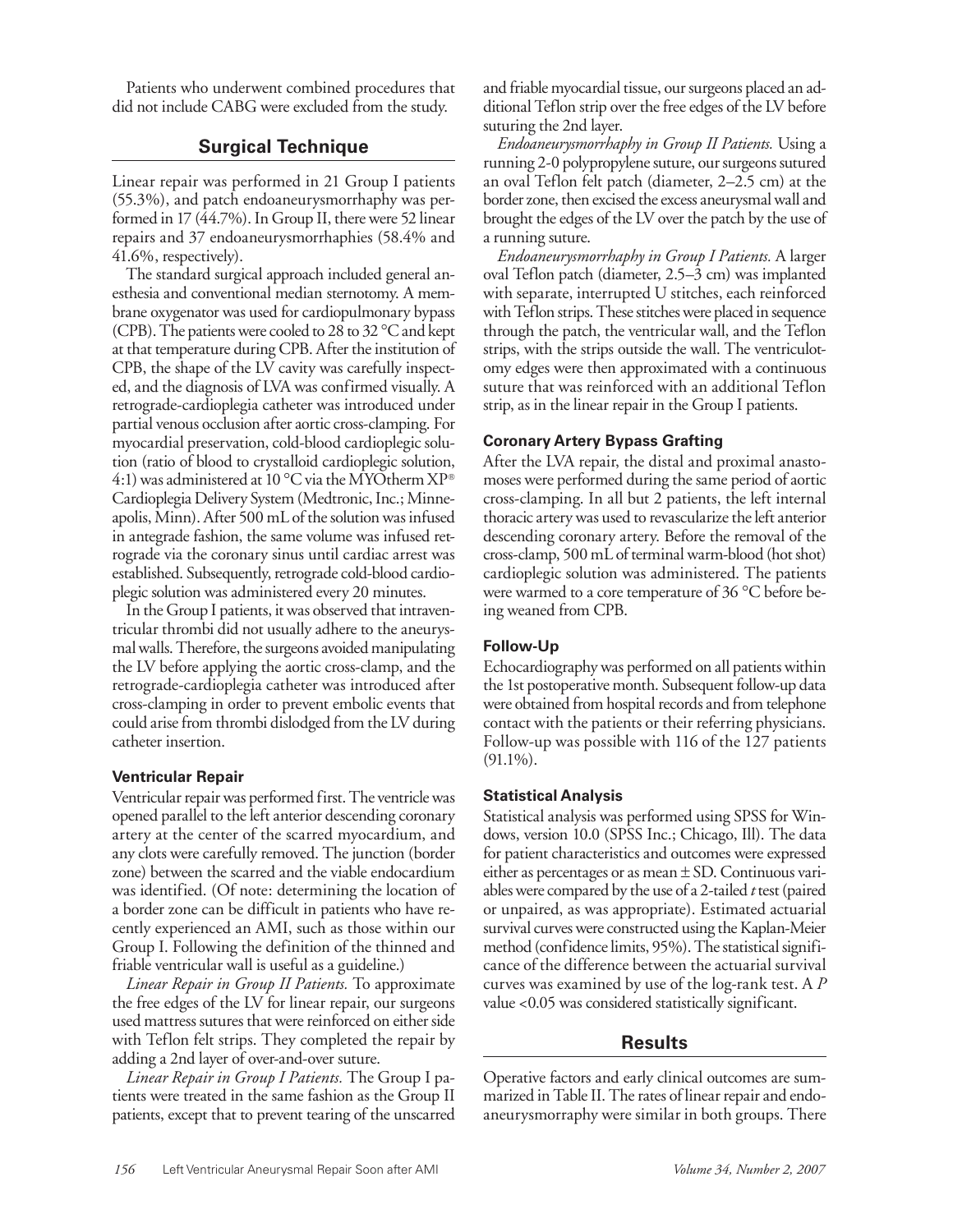| TABLE II. Operative and Early Clinical Outcomes in Both Patient Groups |  |  |
|------------------------------------------------------------------------|--|--|
|------------------------------------------------------------------------|--|--|

|                                                                                                 | Group I                      | <b>Group 2</b>                  |                |
|-------------------------------------------------------------------------------------------------|------------------------------|---------------------------------|----------------|
|                                                                                                 | $(AMI < 30$ Days)<br>No. (%) | $(AMI \geq 30$ Days)<br>No. (%) | P Value        |
| Left ventricular thrombectomy                                                                   | 13 (34.2)                    | 42 (47.2)                       | 0.176          |
| Aneurysmectomy type<br>Linear repair<br>Endoaneurysmorraphy                                     | 21 (55.3)<br>17(44.7)        | 52 (58.4)<br>37(41.6)           | 0.470          |
| Coronary artery bypass grafting<br>Arterial grafts only<br>Left internal thoracic artery grafts | 12 (31.6)<br>38 (100)        | 23(25.3)<br>87 (97.8)           | 0.508<br>0.352 |
| Mean number of grafts per patient                                                               | $2.74 \pm 1$                 | $2.43 \pm 0.95$                 | 0.101          |
| Mean CPB time (min)                                                                             | $114.7 \pm 28.5$             | $110.5 \pm 30.8$                | 0.478          |
| Mean aortic cross-clamp time (min)                                                              | $91.4 \pm 22.8$              | $88.4 \pm 25.8$                 | 0.536          |
| Mean mechanical ventilation time (hr)                                                           | $8.6 \pm 3.3$                | $8.8 \pm 7.3$                   | 0.915          |
| Inotropic support                                                                               | 13 (34.2)                    | 27(30.2)                        | 0.667          |
| Intra-aortic balloon pump                                                                       | 2<br>(5.3)                   | 4(4.5)                          | 0.629          |
| Atrial fibrillation                                                                             | (13.2)<br>5                  | 16 (18)                         | 0.503          |
| Re-exploration for bleeding or tamponade                                                        | (5.3)<br>2                   | (3.4)<br>3                      | 0.616          |
| Neurologic complications                                                                        |                              | 1(1.1)                          | 0.352          |
| Gastrointestinal complications                                                                  | (2.6)<br>1                   |                                 | 0.299          |
| Renal failure                                                                                   | (2.6)<br>1                   |                                 | 0.299          |
| Mean intensive care unit stay (d)                                                               | $2.9 \pm 1.4$                | $2.8 \pm 1.4$                   | 0.663          |
| Mean hospital stay (d)                                                                          | $7.1 \pm 1.6$                | $7.4 \pm 1.9$                   | 0.410          |
| Hospital death                                                                                  | (2.6)<br>1                   | 3(3.4)                          | 0.582          |

Means are expressed as mean ± SD.

AMI = acute myocardial infarction; CPB = cardiopulmonary bypass

was no significant difference between the groups in the percentage of CABG (arterial grafts only) or the use of the left internal thoracic artery; in the mean number of grafts per patient; or in the mean duration of CPB, aortic cross-clamping, or mechanical ventilation. The 2 groups were similar in their requirement of inotropic support and intra-aortic balloon pump counterpulsation. The re-exploration rates for bleeding or cardiac tamponade were also similar in both groups. There was no significant difference in the incidence of neurologic, gastrointestinal, or renal complications. The in-hospital mortality rate was 2.6% in Group I (1 patient) and 3.4% in Group II (3 patients)  $(P=0.582)$ . The Group I patient died due to graft-versus-host reaction. Two Group II patients died of low cardiac output; a third died of multiple-organ failure.

 During the follow-up period, 1 Group I patient and 2 Group II patients died. The mean overall survival period was  $26.16 \pm 16.41$  months (range, 1–56 mo). The actuarial survival rates were calculated as 94.74%



Fig. 1 The actuarial survival rate in both groups.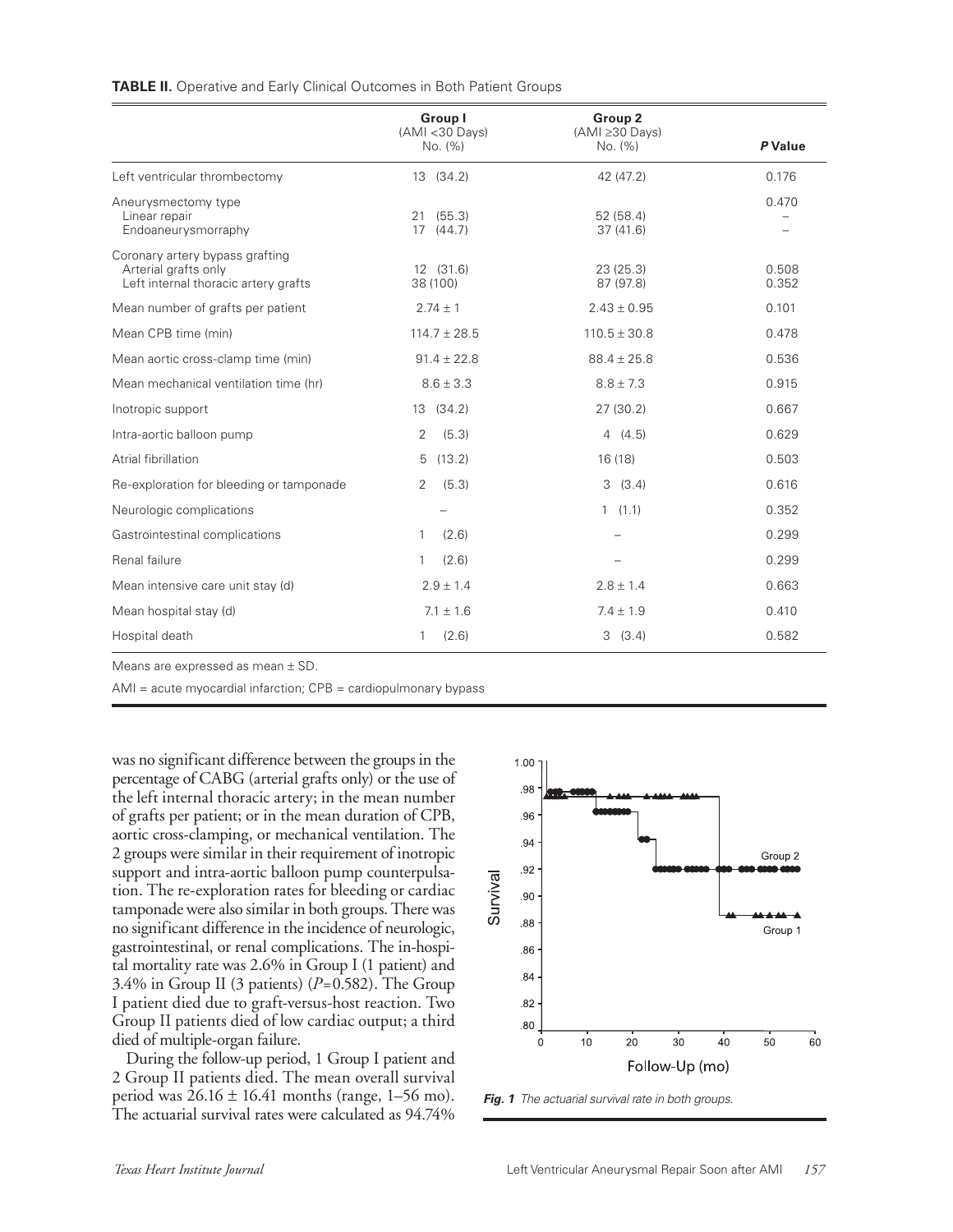for Group I and 94.38% for Group II (Fig. 1), with no significant difference (log-rank test statistic=0.04, df=1; *P*=0.839). Postoperative LV ejection fraction values were similar  $(0.41 \pm 0.12$  in Group I vs  $0.43 \pm 0.07$ in Group II; *P*=0.685). During the follow-up period, the percentage of patients in NYHA functional classes I and II was similar (96.9% in Group I vs 98.7% in Group II; *P*=0.491). One Group I patient (who was in cardiogenic shock preoperatively) and 1 Group II patient remained in NYHA functional class III after the operation.

#### **Discussion**

Long-term survival is decreased in medically treated symptomatic patients with post-infarction LVA because of recurrent myocardial infarction, congestive heart failure, arrhythmias, and thromboembolic events.<sup>8,9</sup> The surgical repair of LVA has been shown to provide symptomatic relief and improve long-term survival rates.<sup>10-16</sup> Although it is well established that surgical LVA repair is safe and effective when performed a month or longer after an AMI, only a few published clinical studies have described LVA repair that was performed soon after an anterior myocardial infarction.<sup>5-7</sup> Di Donato and colleagues<sup>5</sup> evaluated the early and late outcomes of 74 patients who had undergone surgical ventricular restoration <30 days after AMI; restoration was feasible in that patient group, with an acceptable operative mortality rate and an improved long-term outcome. Although surgeons generally prefer to postpone LVA repair for a few months or longer after a patient experiences an AMI, it may not be possible or prudent to delay surgery in patients who present with post-AMI symptoms refractory to maximal medical management. In our series, surgery could not be delayed in 38 such patients, who presented with unstable angina, heart failure (NYHA functional class III or IV), or cardiogenic shock.

 Reports have shown that patients who have undergone and survived LVA repair with concurrent coronary revascularization—especially with use of the internal thoracic artery—have experienced improved hemodynamic function and clinical status.11,17 Our institution's method of combining complete revascularization with LVA repair improved the outcomes of the Group I patients in our study.

 Left ventricular remodeling, which leads to the development of systolic and diastolic dysfunction, begins soon after an acute transmural myocardial infarction and continues for months or years.18,19 This complex and progressive process of reshaping is associated with protein changes in the extracellular matrix.20-23 Jirmar and associates<sup>18</sup> showed that unsuccessful coronary revascularization led to significantly higher collagen synthesis and to degradation of infarcted myocardium, and they proved that early revascularization reduced muscular necrosis

and ischemic injury to the cardiac collagen. We might then speculate that LVA repair with concurrent complete myocardial revascularization soon after an AMI prevents further remodeling of the LV in addition to providing symptomatic relief, and that the combined procedure contributes to improved early and long-term outcomes. However, we did not observe any statistically significant difference between our 2 groups with respect to postoperative LV ejection fraction. The relatively small number of patients in our study, the short follow-up period, and the lack of more reliable indicators of LV function (such as LV volume during follow-up echocardiography) may have prevented us from demonstrating the beneficial effect of early revascularization on LV remodeling.

 A severe complication of LVA repair after a recent myocardial infarction is ventriculotomy-related bleeding from the friable myocardial tissues. We believe that the risk of bleeding at this site can be reduced by the use of an additional Teflon felt strip as reinforcement in both linear repair and endoaneurysmorrhaphy. In our series, the incidence of re-exploration for bleeding was acceptable, and the source of bleeding was not the site of the aneurysmal incision in any patient.

 From our study, we infer that performing ventricular aneurysmal repair with coronary revascularization within 30 days after a patient's AMI is feasible and safe, with acceptable mid-term clinical outcomes. Early LVA repair incurs no more perioperative morbidity or death than does conventional post-infarction LVA repair. These results support a decision to perform early LVA repair when AMI patients are clinically unstable. Prospective trials, including large series and studies of longterm survival, are needed for further evaluation.

#### **References**

- 1. Likoff W, Bailey CP. Ventriculoplasty: excision of myocardial aneurysm; report of a successful case. J Am Med Assoc 1955;158:915-20.
- 2. Jatene AD. Left ventricular aneurysmectomy. Resection or reconstruction. J Thorac Cardiovasc Surg 1985;89:321-31.
- 3. Dor V, Saab M, Coste P, Kornaszewska M, Montiglio F. Left ventricular aneurysm: a new surgical approach. Thorac Cardiovasc Surg 1989;37:11-9.
- 4. Cooley DA. Ventricular endoaneurysmorrhaphy: results of an improved method of repair. Tex Heart Inst J 1989;16:72-5.
- 5. Di Donato M, Frigiola A, Benhamouda M, Menicanti L. Safety and efficacy of surgical ventricular restoration in unstable patients with recent anterior myocardial infarction. Circulation 2004;110(11 Suppl 1):II169-73.
- 6. Fundaro P, Pocar M, Marchetto G, Moneta A, Mattioli R, Don atelli F, Grossi A. Early surgical anteroseptal ventricular endocardial restoration after acute myocardial infarction. Pathophysiology and surgical considerations. Ital Heart J 2003;4: 252-6.
- 7. Parrino PE, Kron IL; RESTORE Group. The role of left ventricular reconstruction for cardiogenic shock. Semin Thorac Cardiovasc Surg 2001;13:476-9.